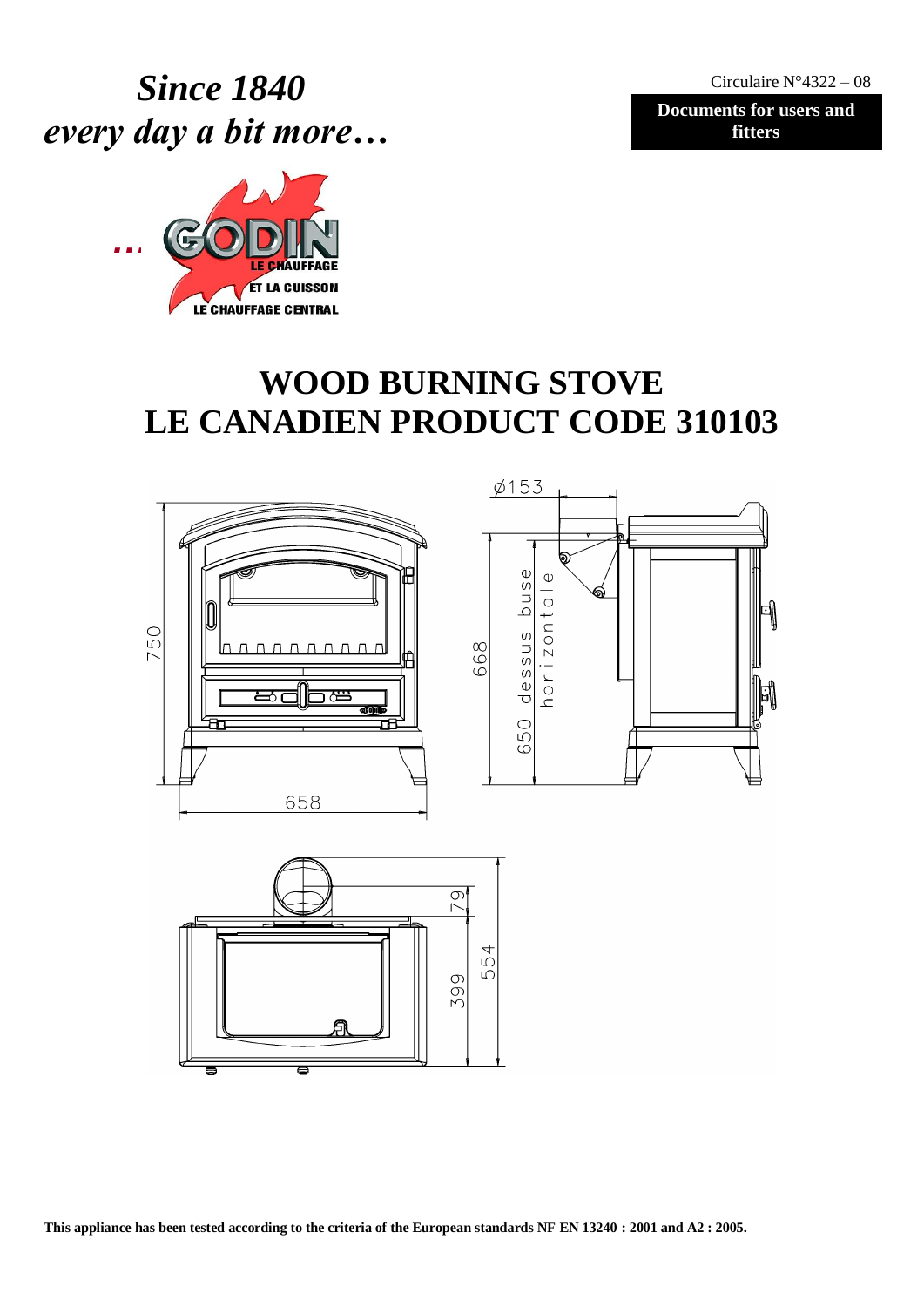#### **TECHNICAL SPECIFICATIONS**

| Flue collar diameter                                                             | 153 mm                   |
|----------------------------------------------------------------------------------|--------------------------|
| Smoke exit on the top or at the back                                             |                          |
| Recommended fuel                                                                 | Wooden logs              |
| Front loading, log length up to                                                  | $50 \text{ cm}$          |
| Big glass with panoramic view (resistant to $750^{\circ}$ C) – Cast-iron firebox |                          |
| Speed regulation                                                                 | Manuel                   |
| Weight                                                                           | $120$ Kg                 |
| Power                                                                            | $10.5$ kW                |
| Corrected heated volume                                                          | 180 à 420 m <sup>3</sup> |
| Functioning time at normal speed mode*                                           | 1 hour                   |
| Functioning time at slow speed mode*                                             | 3 hours                  |
| Smoke mass flow                                                                  | $7.2$ g/s                |
| Appliance efficiency                                                             | 79 %                     |
| CO rate in smoke with $13\%$ of 0,                                               | 0.23%                    |
| CO rate in smoke                                                                 | 14.13 %                  |
| Consumption at the normal speed                                                  | $3.4$ Kg/h               |
| Average temperature of smoke                                                     | 345 °C                   |
| Minimal distance to adjacent combustible material                                | $40 \text{ cm}$ / back   |
|                                                                                  | $150 \text{ cm}$ / front |
|                                                                                  | 40 cm / lateral sides    |
|                                                                                  |                          |

INTERMITTENT APPLIANCE

\* with a loading of 3,4 kg de charme (30 cm) at 16.9 % of humidity and a 15,7 MJ/kg calorific value.

## **INSTRUCTIONS FOR FITTER**

- Always respect all the regulations in force in the country where the appliance is installed. In France, the evacuation system for combustion products should be carried out according to the DTU 24.1 from February 2006.
- First of all, check the quality of the flue lining. Its role is crucial. It will influence the final result, supplying the firebox with primary air and extracting combustion gases. Most of the problems you may encounter while using a chimney are linked to a defect of the flue lining. So, it is a very important element that must be carefully studied. You should not entirely rely on the functioning mode of your previous appliance, as its needs in fresh air supply may be different.
- A good chimney should be made of a material that is not a good heat conductor and that does not cool quickly.
- The minimal cross-section of the flue lining, while functioning with the door closed, should be 150 mm subject to the conformity with the EN 13384.1 standard. If it is possible, we advise using a flue lining whose cross-section is less than 180 mm.
- The minimal cross-section of the flue lining, while functioning with the door open, should be 180 mm subject to the conformity with the EN 13384.1 standard.
- Any decrease of the section, even at the outlet, should not be accepted because it may reduce the smoke rate, causing a back draft in the room when the door is open.
- The chimney opening should be in the same room as the appliance.
- Draft valves are forbidden.
- The flue lining should be perfectly airtight.
- The connection duct and the smoke duct or tubing should be G assigned; it means they should be resistant to the chimney fire. The appliances should be connected to ducts that are made for a temperature 50 °C more than the temperature of the appliance, independently from the connection mode.
- Its height should be at least 5 m and it should go out to the open air at least 0.40 m from the ridge of the roof or any other obstacle situated at less than 8 m from the flue lining.
- Possible by-passes should be covered.
- Draft should be between 12 and 15 Pascals in normal use and it should decrease to about 5 Pascals in the slow mode. It should never drop below 12 Pascals in normal use, as this would mean it is inefficient.

**If the depression is excessive, a draft moderator should be installed.** If the depression is not sufficient, you should refer to the flue lining specifications described in this paragraph.

 If the cross-section of the flue lining is too big, the volume to be reheated will be too much and the draft will not function normally. In this case, a tubing made of wood/coal compatible material should be installed.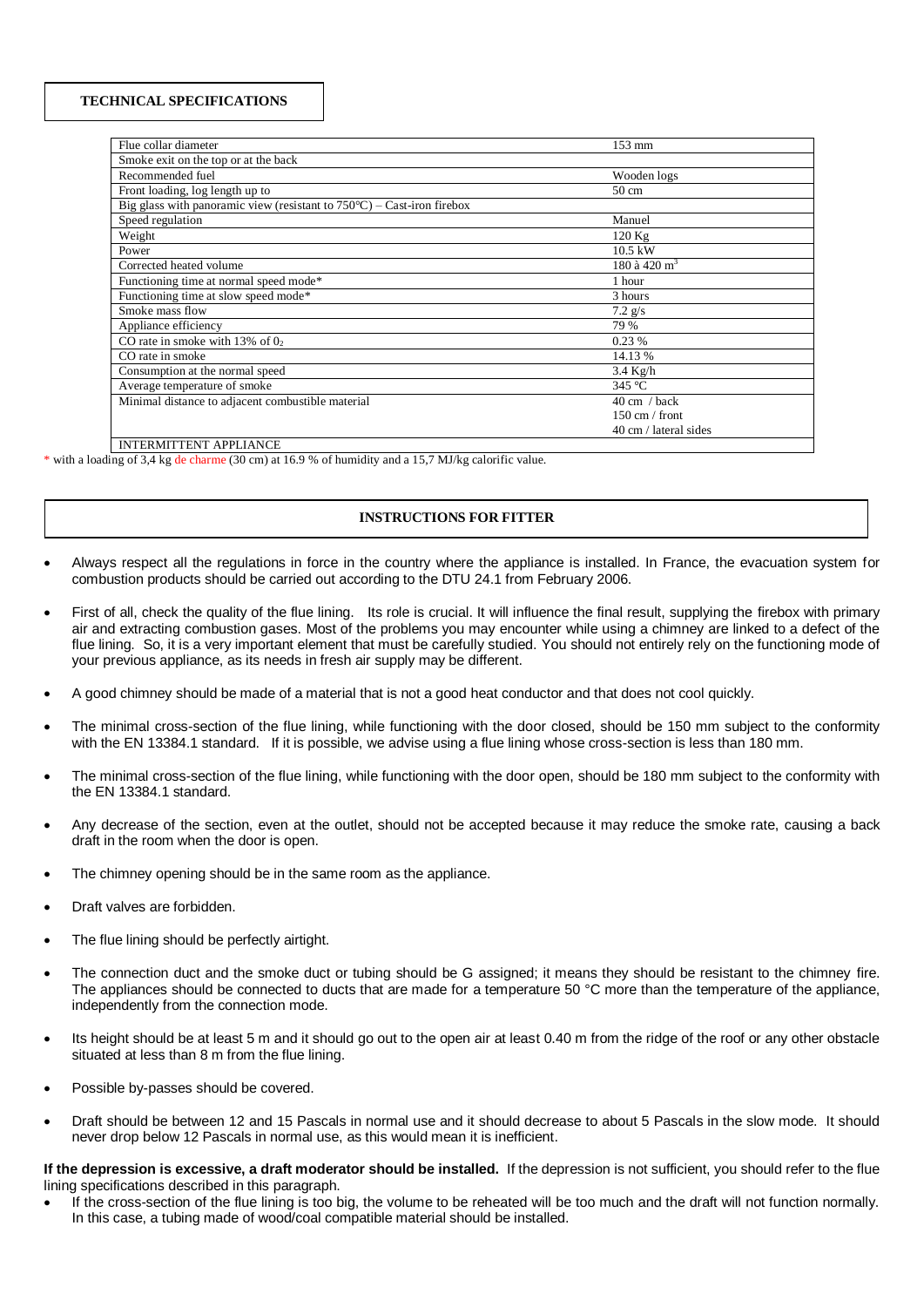Tubing should follow the regulations of the DTU 24.1.. Its dimensions should correspond to precise calculations (EN 13384.1 standard) that only a professional fitter can define.

- Exercise 2.5 dm<sup>2</sup>. Remove all the collecting tubes whose outlet sections are below 2.5 dm<sup>2</sup>.
- We recommend placing an airtight cleanout door about 50 cm below the smoke tube axe.
- Before connecting, check that the flue lining is perfectly clean. Sweep it if necessary.
- Appliances should be installed in accordance with the current specifications of the technical documentation (D.T.U.). We recommend having the appliance installed by a professional fitter. All the national and local regulations should be observed.
- Extractors that are in operation in the same room or in the same space as the appliance may seriously disturb the functioning of the appliance.
- Simultaneous functioning of other appliances in the same space as the appliance can disturb the draft functioning.
- Air inlets in the room should never be clogged. They should be positioned in a way to prevent their clogging. The appliance uses air from the room of its location, that is why it is necessary to ensure a sufficient supply by outside air.
- These appliances cannot be connected to a multiple flue lining.
- The flue collar is mounted at the factory and fixed at the back of the appliance (if the back connection is possible). You may connect it directly to the flue by means of a horizontal tube. It can be also connected on the top, in this case it will be necessary to change the position of the flue collar and the stopper.

## **IMPORTANT:**

- Check if the floor has a sufficient bearing capacity. If necessary, place a panel for the distribution of loading pressure or take any adequate and necessary steps.
- **If the floor is made of combustible material, it is recommended to protect it by means of an insulated panel made from non-combustible material and standing out at least 40 cm in front of the chimney.**
- Use tubes of recommended diameters and enamelled if possible, as their resistance to corrosion in the smoke is remarkably good. They should be as short as possible so that the heat contained in the smoke can be used to initiate draft.
- **The wall behind the chimney should not contain any combustible material.** If it does, you should protect it adequately (using material classified as Mo or A2-s1,do). The security distance between the combustible material and the back of the appliance should be at least **40** cm.
- If the walls situated on the both sides of the appliance are made of combustible material, the distance between these walls and the appliance should be at least **40** cm.
- In case of a traditional stove, the ceiling should be located at least 80 cm from the top of the appliance.
- The appliance irradiates naturally, so it is recommended to keep any combustible material (wooden chairs, sofas,…) in front of the appliance at least at **150** cm distance.

## **CONNECTION TO THE FLUE LINING**

The appliance should be connected in accordance with the DTU 24.1. The security distances between the outside of the connection duct and the flue lining and any combustible material (A) should observe the specifications of this standard. They depend mostly on the type of the duct, its temperature resistance and its temperature class. No connection should be made in the floor (B offset should be used).



**Example of a flue lining connection**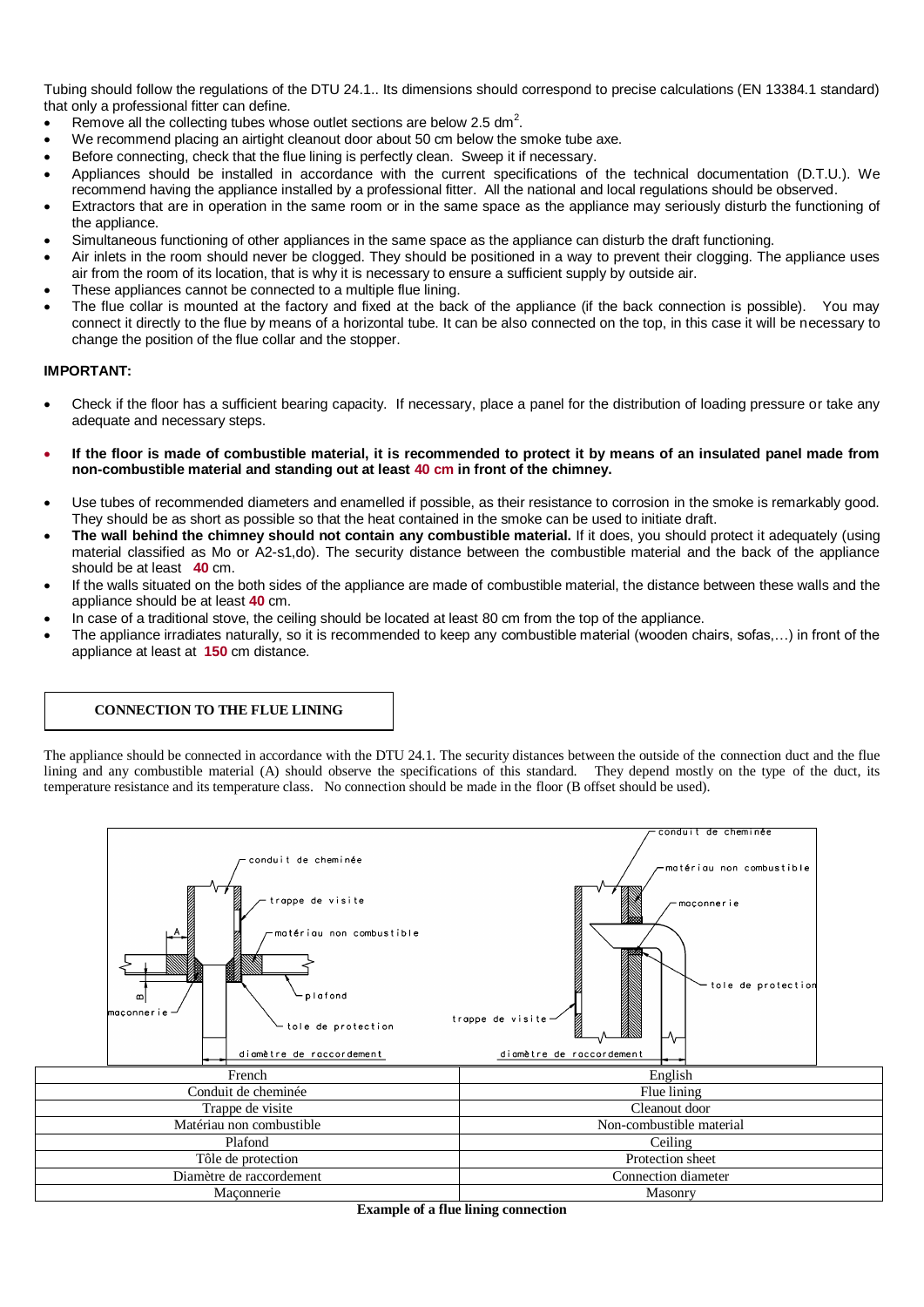## **INSTRUCTIONS FOR USERS**

- Before using the appliance, read the instructions and recommendations carefully.
- The appliance should be installed in accordance with national regulations in force in the country where it is installed.
- We recommend having the appliance installed by a professional fitter.
- Air inlets should never be clogged.
- The appliance should be connected to a flue lining that is not used for any other appliance. It cannot function as a multiple flue lining.
- Never modify the appliance without prior authorisation.
- The appliance should not be used with the door open.
- All the surfaces of the appliance are active (hot), take all the precautions to avoid burning.
- Take all the necessary precautions to keep children and elderly people sufficiently far from the appliance to avoid accidents.

## **LIGHTING - ADJUSTING**

- Open the door.
- Prepare with usual lighting material, light up the fire and load small amount of wood, leaving the air inlet fully opened.
- To facilitate lighting, it is possible to leave the door ajar for a few minutes; in this case it should be under a constant supervision.
- When the fire is on, load some more wood and adjust the combustion by means of an air regulator or a thermostat (situated usually at the back or on the right side of the appliance), if the appliance is equipped with it.

## **REMARK:**

During the stove functioning, keep away any material that can be altered by the heat: furniture, paper, clothes.

## **WARNING:**

- When in use, the handle of the stove should not be touched with a bare hand. Use a protection glove to touch it. Moreover, the combustion chamber and the ash pit door should be closed to avoid smoke back draft, except during lighting, reloading or ash removal.
- When in use, the stove door should remain closed.
- Loading can be done by the front door or by the side door, if the appliance is equipped with it.
- For normal use, put 3 or 4 logs and adjust the position to 2 or 3.

For a slow mode functioning, wait until the fire is sufficiently established, then load 1 or 2 large logs and adjust the air regulator or the thermostat to the minimum, if the appliance is equipped with one.

**NOTE:** Duration of the slow mode burning will depend on wood that is used and on the draft. Loaded fuel height should not exceed **15 cm**.

## **APPLIANCE FUNCTIONING**

- Always follow the instructions.
- During first usage, load a small quantity of wood to check good functioning of the appliance. Gradually increase the amount of wood over a few days.
- Do not use the appliance as an incinerator.
- Use only recommended fuel.
- Do not use the appliance if its glass is broken or cracked. Have it replaced before using it again. We recommend contacting the vendor of your appliance for payable replacement of your glass. We recommend replacing at the same time the door and glass seals and not clamping it too much during the re-assembling in order to enable its dilatation.
- After a long period without using the appliance, make sure that the flue lining and the connection duct and smoke duct are not clogged.

## **Loading: VERY IMPORTANT RECOMMENDATION**

Before loading, the fire should be sufficiently low. Do not open the door if high flames can be seen, with the door open they can be backdrafted.

Always open the door very slowly to permit draft and avoid backdraft.

Warning: It is strictly forbidden to place any kind of object whatsoever (kettles, saucepans etc) on the unit whilst it is in use or still hot.

## **FUEL IMPORTANCE**

This appliance should fully satisfy your needs. However, one should not forget that any appliance can only liberate energy that is contained in its fuel.

If you think that your appliance heating capacity is insufficient, we can suggest that: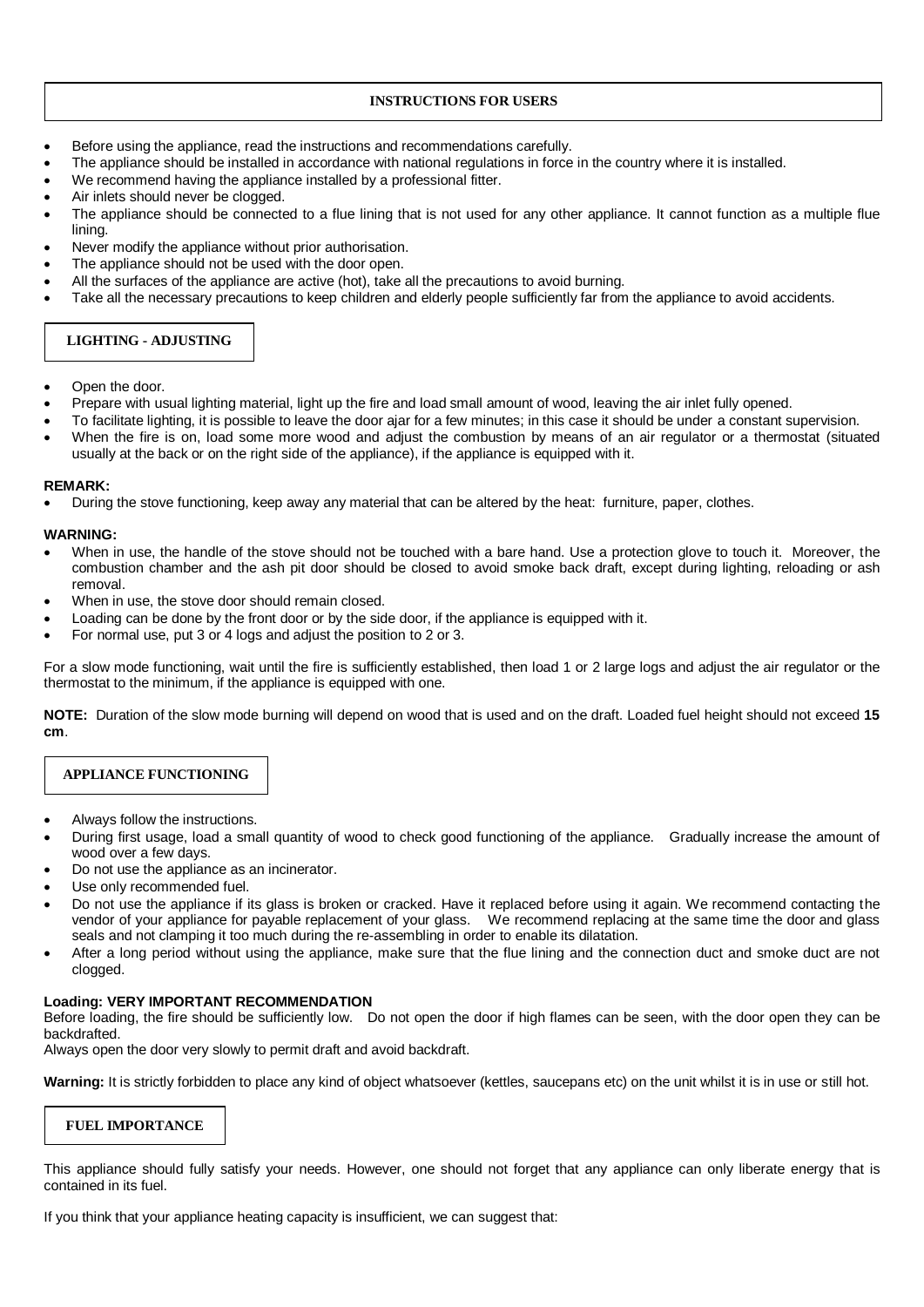- Either the quantity of fuel is not sufficient.
- Or the energy contained in fuel is not sufficient.

Use only wood that has been cut for at least 2 years (36 months would be better). We highly recommend using wood that has been labelled NF heating wood.

In the theory, all types of wood have the same heating capacity for the same weight. Hard wood is good for heating as it is dense and very often less damp.

Dampness contained in wood can vary form 15% in dry wood to 50% in damp wood. Bear in mind that a lot of energy is needed to remove this dampness.

Available energy for heating is 4.16 Wh per kilo of dry wood. It is only 1.73 Wh per kilo of damp wood (50% of humidity).

Using damp wood can additionally cause the flue lining condensation, which clogs it quickly and can later on provoke a chimney fire.

## **ASH REMOVAL**

- Empty the ash pit every 2 or 3 days according to your usage. Ash removal should be carried out with precautions, using a protection glove to carry the ash pit and a special tool to open the ash pit.
- Never let ashes collect to such an extent that they come into contact with the grill. The grill will not be able to cool down and will deteriorate very quickly.

## **SWEEPING**

- Have your chimney swept mechanically by a professional sweeper at least twice a year, including once during the heating season. The sweeper should give you a certificate. It is also possible to maintain the ducts with special products. However, it does not prevent you from having necessary mechanical sweeping.
- Check the appliance condition and make sure the door seals are in good condition, replace them if necessary.
- Clean completely the inside of the appliance including the smoke flues.
- Clean the glass with GODIN NET product for glass (product code 0009).
- In case of a chimney fire, close the air regulator and call firemen.

## **MAINTANANCE**

Have the appliance checked by a competent person at least once a year.

## **WARNING**

- **AT THE BEGINNING OF USING THE APPLIANCE, IT IS NECESSARY TO MAKE IT RUN IN A MODERATE WAY, TO ENABLE NORMAL DILATATION OF THE PARTS.**
- **HANDLES ARE HOT WHILE IN USE. USE THE GLOVE (if it is supplied).**
- **THE GLOVE SHOULD BE USED ONLY TO TURN THE HANDLE. IT IS NOT MADE FOR HANDLING BURNING OBJECTS. IT IS NOT WATERTIGHT. DO NOT USE IT FOR HANDLING CHEMICAL PRODUCTS.**
- **AFTER EACH USE, YOUR GLOVE SHOULD BE PLACED ON A COLD SURFACE WITHOUT ANY COMBUSTION RESIDUES (ashes).**

Do not worry if at the beginning of using the appliance, smoke and acrid smells are emitted, this is due to paints of different parts. This phenomenon can last a few days.

#### *Maintenance of cast-iron and steel*

Any steel or cast-iron stove needs some maintenance after each winter, during the warm season, in order to last a long time. As a matter of fact, when a stove is in use, there is no possibility for its parts to get oxidised. It is only possible during a long period without using it.

Cast-iron parts are to be maintained with a black paste (product code 0012). It should be applied cold, then waxed and, when it is dry, polished with a soft cloth.

Hot temperature spray paint (cast-iron grey, product code 0001) can also be used for neater finish on the outside parts of the stove. Before applying the paint, make sure that all the oxidation marks have been removed with thin grain emery cloth.

Cast-iron stoves with an enamelled outside finish need their inside firebox to be maintained.

This maintenance is necessary even more in case of appliances installed in houses that are infrequently inhabited.

All our maintenance products are described in our general catalogue (paste, paint, glass cleaning product, sweeping products, etc.). You may buy them at our retailers.

*Specific warning concerning the stove door :*

**Our doors are hinged upon cone point screws or lock washers.**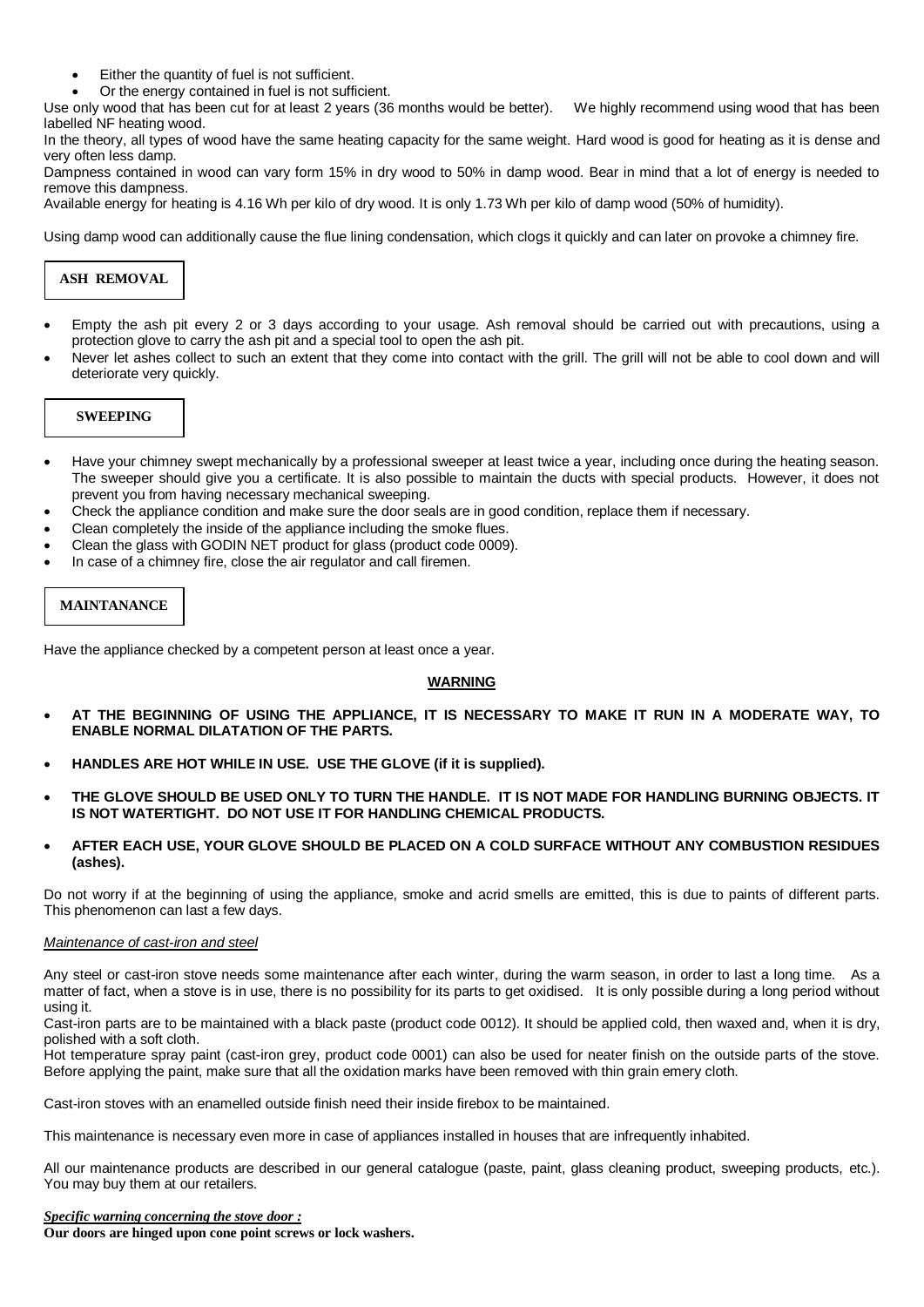**PLEASE NOTE: In the event that your fitter removes the stove door (to replace the glass, for example), it is important to fit new lock washers and/or the original cone point screws to the door in question.**

# **SPARE PARTS**

If after a number of years of using your appliance, some parts may need to be replaced, contact your SUPPLIER or any other PROFESSIONAL AGENT OF OUR TRADEMARK.

You should give him the information written on your INFORMATION PANEL that is situated AT THE BACK OF THE APPLIANCE or in your GUARANTEE BOND that should be kept even beyond its validity period.

Having all the nomenclature and technical documentation in relation with our products, he will be able to supply quickly any spare part and carry out necessary repairs.

Never use any spare part that is not supplied by GODIN SA. Never modify the appliance without prior authorisation.

## **LIABILITY**

We remind you that the maker's liability is limited to the product as it is sold, and that fitting out and *installation service is under the entire responsibility of the fitter who will have to intervene, according to the rules of good practice and according to the prescription given in the instructions.* 

*In order to constantly improve its products quality, GODIN reserves the right to modify its appliances without prior notice.* 

| No | <b>Number</b>  | <b>Designation</b>                   |                     | $\mathbf{N}\mathbf{0}$ | <b>Number</b>  |                             | <b>Product code</b> |
|----|----------------|--------------------------------------|---------------------|------------------------|----------------|-----------------------------|---------------------|
|    |                |                                      | <b>Product code</b> |                        |                | <b>Designation</b>          |                     |
| 01 | $\overline{4}$ | Glass sticky flat gasket             | 842 310101          | 26                     |                | Locking plate               | 2729 3701           |
| 02 |                | Protective shield                    | 2420 310103         | 27                     |                | Hook key ashpit             | 4101 3720           |
| 03 |                | String braided ashpit door           | 8815 3101           | 28                     |                | Top string braided          | 8813 3877           |
| 04 |                | Ashpit door                          | 2801 3101           | 29                     | $\overline{c}$ | Exterior side               | 2 2304 3878         |
| 05 |                | Ashpit protective screen             | 2805 3101           | 30                     |                | Top                         | 3878<br>2 1101      |
| 06 | $\overline{c}$ | Closing cam                          | 2146 3119           | 31                     |                | Frontage                    | 2101 3878           |
| 07 | $\overline{c}$ | Setting air flap                     | 4137 3142           | 32                     | 4              | Foot                        | 2208 3878           |
| 08 |                | Angled half flue collar piece, right | 4017 3145           | 33                     |                | Loading door string braided | 8814 3882           |
| 09 |                | Angled half flue collar piece, left  | 4018 3145           | 34                     | $\overline{c}$ | Loading door handle         | 2839 3882           |
| 10 | $\overline{2}$ | Fixing glass                         | 3152<br>2071        | 35                     |                | Loading door                | 2831 3882           |
| 11 |                | Tiroir cendres Ash drawer            | 3315 3275 96        | 36                     |                | Round pipe 153 exterior     | 4312 5743           |
| 12 |                | String braided heat resisting glass  | 8826 3275           | 37                     |                | Logo                        | 8501 6726           |
| 13 |                | Smoke-box                            | 4301 3275           | 38                     | $\overline{c}$ | <b>Button</b>               | 00001304007         |
| 14 |                | Hook key jolt                        | 3275<br>4101        | 39                     | $\overline{c}$ | Basin with screw            | 00001307833         |
| 15 |                | Upper air duct                       | 4112 3275           | 40                     | $\overline{c}$ | nut HM4                     | 00001300263         |
| 16 | $\overline{c}$ | Inferior side                        | 3275<br>2 0404      | 41                     | $\overline{c}$ | Grooved pin 6x4             | 00001305127         |
| 17 |                | <b>Back</b>                          | 2 2401 3275         | 42                     | 4              | Mecanindus pin 3x18         | 00001300456         |
| 18 |                | Frontage support                     | 2175 3275           | 43                     | $\overline{c}$ | Spring 961 comp 5           | 00001301991         |
| 19 |                | <b>Base</b>                          | 2215 3275           | 44                     | $\overline{c}$ | Spring RS6                  | 00001307254         |
| 20 |                | Right fireplace carrier              | 4 0368 3275         | 45                     | $\overline{c}$ | Steel rivet TR 6x40         | 00001305507         |
| 21 |                | Left fireplace carrier               | 3275<br>4 0369      | 46                     |                | Glass 465xh264xh218 ep4     | 00001307368         |
| 22 |                | Jolt                                 | 14701 3275          | 47                     | $\overline{c}$ | TF90M4x10 brass split screw | 00001304310         |
| 23 |                | Loading door closing axis            | 2814 3701           | 48                     | 10             | TRL 5x8 screw               | 00001305475         |
| 24 |                | Ashpit door axis                     | 2266 3701           | 49                     | $\overline{c}$ | TRL 4x25 screw              | 00001301151         |
| 25 |                | Little chain                         | 1 9123 3701         |                        |                |                             |                     |

#### **NOMENCLATURE AND EXPLODED VIEW**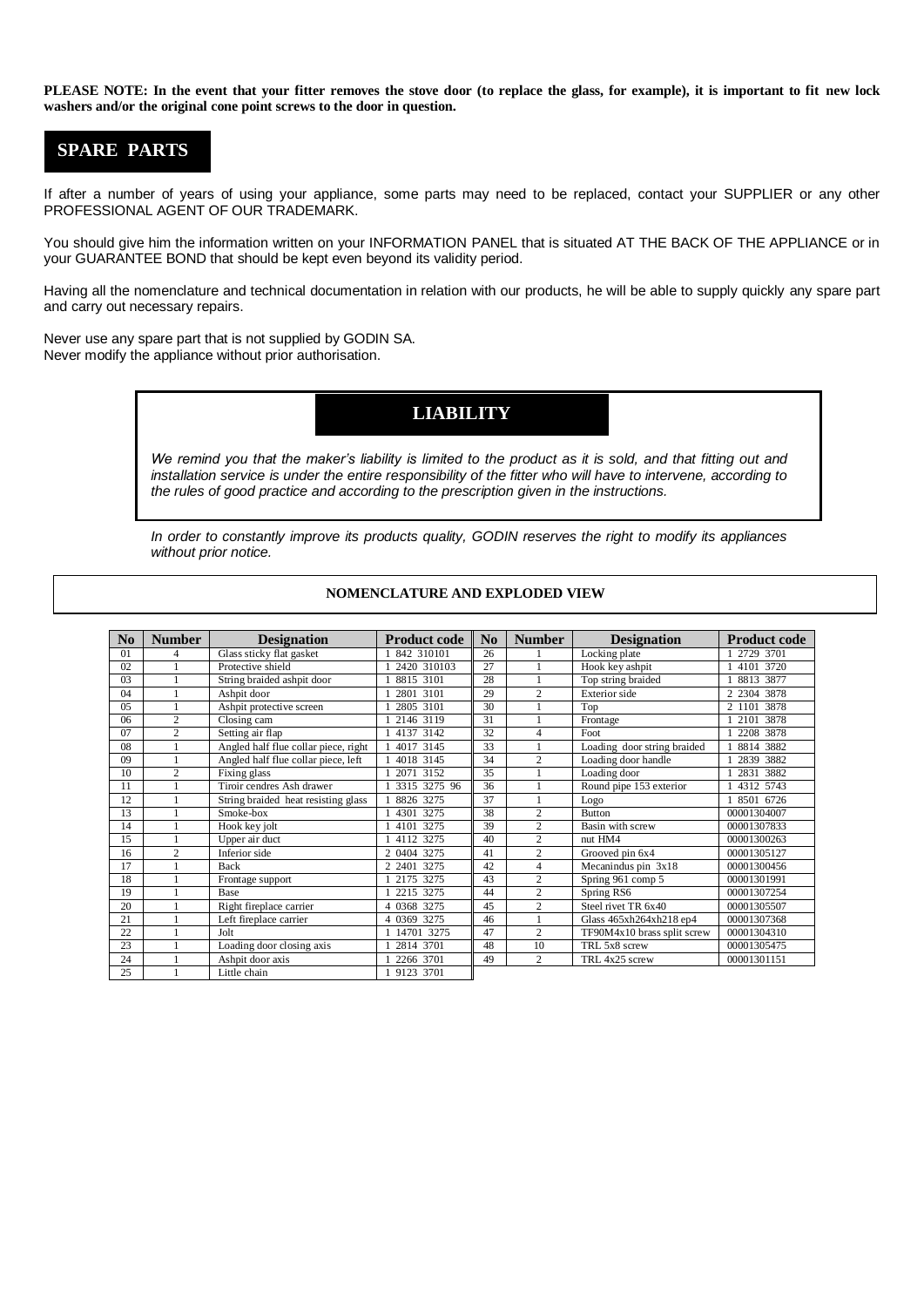

#### **GODIN CONTRACTUAL GUARANTEE**

**All our appliances have a 2-year guarantee (except wood burning closed fireboxes) against any defect, starting on the date of purchase. This guarantee is subject to the correct installation, utilisation and maintenance conditions described in the manual supplied with the appliance.**

**Some parts that are in direct contact with high temperatures and that can undergo deformations caused by wear and tear are guaranteed 1 year for a standard replacement, like:** 

- **decorative panels, side panels, grills, front hearth floors,**
- **guide plates, baffles, valves, fire-dogs, ash-pit,**
- fire bricks,
- **articulation mechanisms (door hinges, handles, etc.)**
- fans, thermostats for overheating of appliances equipped with blast engine,
- **temperature control elements, oven thermostats, fans for fan heated gas**/**electric cookers,**
- **burners, catalysers, burner rings for fuel appliances,**
- **boilers for central heating and cooking systems for wood/coal.**

**Our appliances have been specially designed so that replacing these parts is easy.** 

**Some parts have a longer guarantee:** 

**3 years for cast-iron or steel heating body of our boilers for central heating.** 

**A wood burning closed firebox has a 5-year guarantee (only the heating body). Parts in direct contact with high temperatures and undergoing wear and tear are guaranteed 1 year.**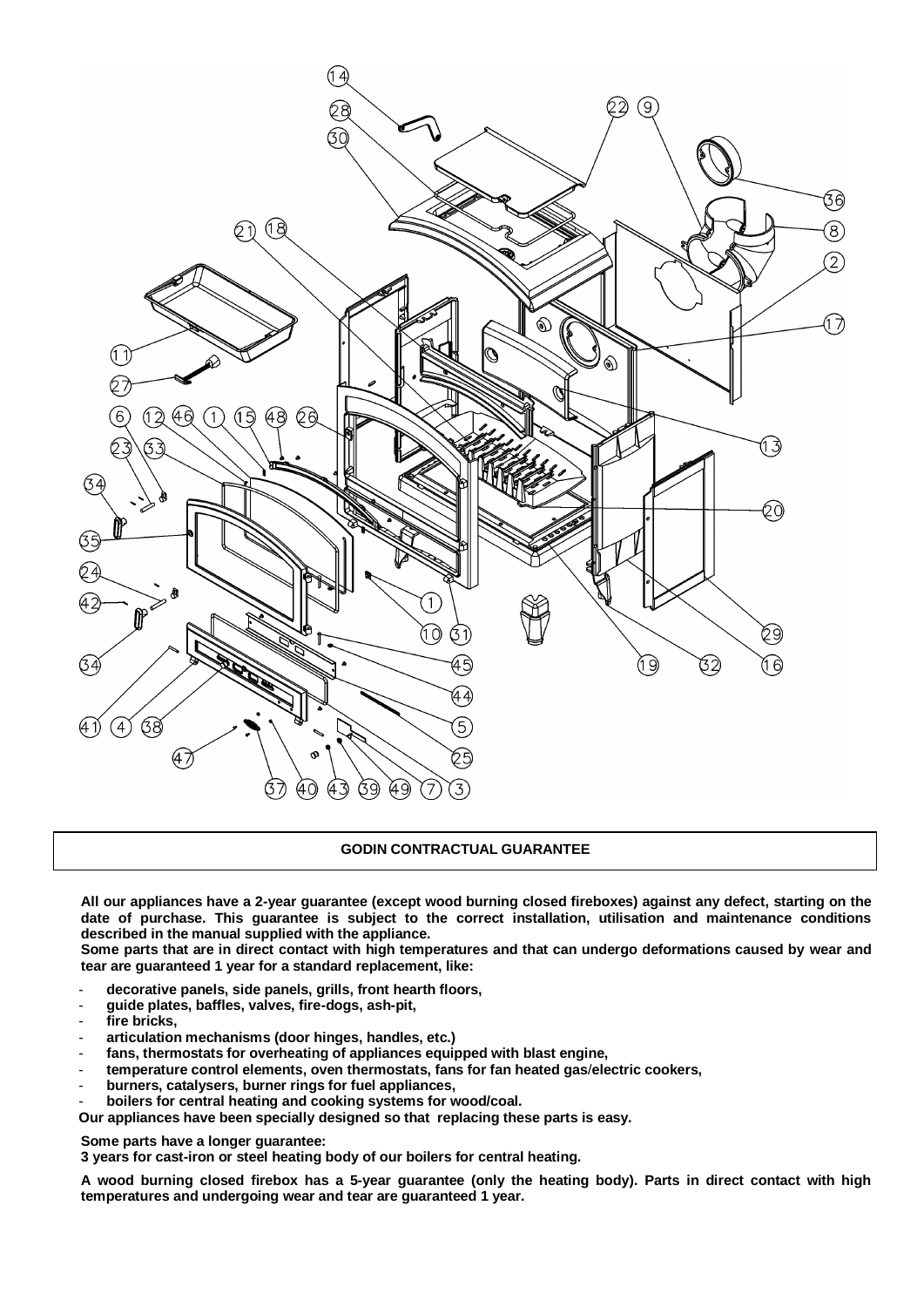**Only elements that are recognised as defected by our after sale service are guaranteed. Any indemnity, compensatory damage, cost of labour and transport are not included.** 

**In case the repair or replacement reveals to be too expensive compared to the price of the appliance, the decision to replace or to repair the appliance is to be taken by the after sale service only.** 

**Parts not covered by the guarantee: GLASSES OF APPLIANCES**

**Ceramic glass can resist to temperature shocks up to 750°. It can only be broken by a mechanical shock while using or handling the appliance, so the glass can not be replaced under the guarantee.** 

**The same rule applies to glass seals which are considered as wear and tear parts and are excluded from the guarantee. GUARANTEE VALIDITY LIMITS:**

- **Damage caused by using the appliance with other than recommended fuels in our manuals.**
- **Deterioration of parts provoked by external elements (backdraft, storm effects, humidity, pressure or depression that is not conform, temperature shock, etc.);**
- **Any defect, deterioration or accident caused by a fall, shock, negligence, lack of the buyer's supervision or maintenance;**
- **Abnormal usage of the appliance in conditions that are different from conditions for which it has been designed; for example non-observance of our technical manuals (wrong electric connection, running an empty boiler, etc.).**
- **Any modification, transformation or intervention carried out by personnel or enterprise that is not authorised by GODIN S.A. or carried out with spare parts that are not made or authorised by the manufacturers;**

**GODIN S.A. will not be responsible under the guarantee for any installation, assembly or dismantling costs and consequential removal of the appliance.**

**Consequently, GODIN S.A. cannot be held responsible for any material loss or human accidents, being a result of incorrect installation non-observing the legal provisions and regulations (par example, lack of ground connection, incorrect draft of the chimney, etc.).** 

**In order to constantly improve our products, we reserve the right to modify our appliances without prior notice. All the dimensions and specifications given are subject to variation according to technical requirements.**

**In case of a problem occurring during your guarantee period, please contact your retailer providing him with a copy of your bill and guarantee containing the appliances product codes, the retailer's stamp, the date of the appliance installation.** 

> **Boilers – Cookers – Heating appliances - Foundry GODIN S.A. – 532, rue Sadi Carnot – 02120 GUISE – France**

**We remind you that the After Sale Service is supplied by the retailer or the fitter, on site and that we do not deal directly with individual customers.** 

**Any individual customer contacting our company will be directed to his retailer and who will deal with any After Sale or other problems.** 

| Name and address of<br>the distributor | <b>GUARANTEE HOLDER:</b>                                                       |                       |  |
|----------------------------------------|--------------------------------------------------------------------------------|-----------------------|--|
|                                        | <b>ADDRESS:</b>                                                                |                       |  |
| Tel.:                                  | <u>Tel.:</u><br>Date of putting into service:<br>Date:<br>Place:<br>Signature: | Date of installation: |  |
|                                        | PRODUCT CODE OF PARTS TO BE REPLACED                                           |                       |  |
| Designation                            | Product code:                                                                  | Remarks:              |  |
|                                        |                                                                                |                       |  |
| Control certificate:                   | <b>CONTROL CARD:</b>                                                           |                       |  |
| Appliance type:                        | Heating body check-up (aspect and air tightness)                               |                       |  |
| Model:                                 | Removable parts check-up                                                       |                       |  |
|                                        | $Door(s) closing check-up$                                                     |                       |  |
| <b>Controller:</b>                     | Lighting regulator check-up                                                    |                       |  |
|                                        | Presence of information panel                                                  |                       |  |
|                                        | Presence of guarantee bond                                                     |                       |  |
| Serial number:                         | Presence of ash pit                                                            |                       |  |
|                                        | Present of flue collar                                                         |                       |  |